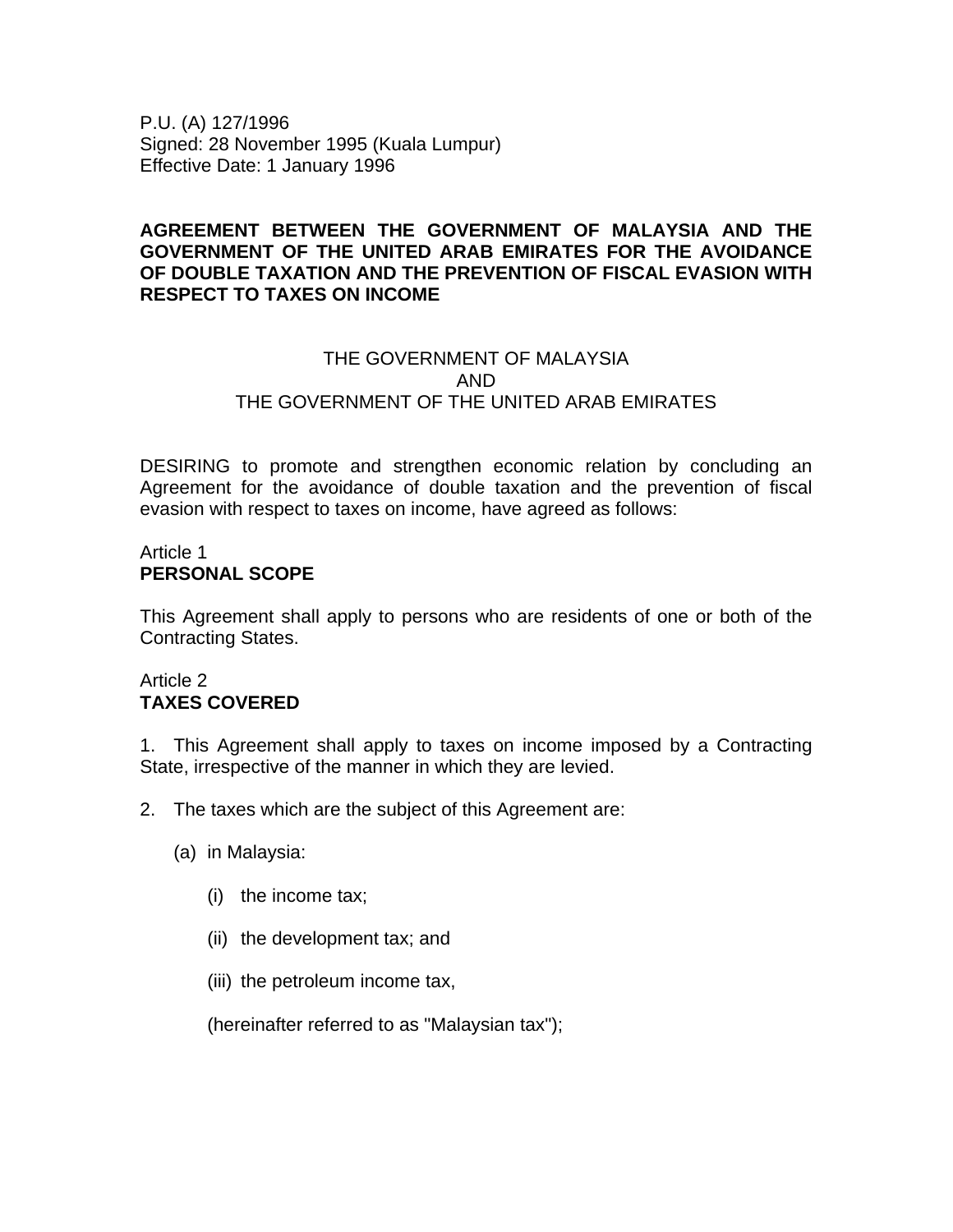- (b) in the case of the United Arab Emirates:
	- (i) the income tax; and
	- (ii) the corporation tax;

(hereinafter referred to as "U.A.E. tax").

3. This Agreement shall also apply to any identical or substantially similar taxes which are imposed after the date of signature of this Agreement in addition to, or in place of, the existing taxes referred to in paragraph 2. The competent authorities of the Contracting States shall notify each other of any substantial changes which are made in their respective taxation laws within a reasonable period of time after such changes.

## Article 3 **GENERAL DEFINITIONS**

- 1. For the purpose of this Agreement, unless the context otherwise requires:
	- (a) the term "a Contracting State" and the "the other Contracting State" mean, as the context requires, Malaysia or United Arab Emirates;
	- (b) the term "Malaysia" means the territories of the Federation of Malaysia, the territorial waters of Malaysia and the seabed and subsoil of the territorial waters, and includes any area extending beyond the limits of the territorial waters of Malaysia, and the seabed and subsoil of any such area, which has been or may hereafter be designated under the laws of Malaysia in accordance with international law as an area over which Malaysia has sovereign rights for the purposes of exploring and exploiting the natural resources, whether living or non-living;
	- (c) the term "United Arab Emirates" means the United Arab Emirates and, used in geographical sense, [refers] to the area in which the territory under its sovereignty, as well as territorial sea, airspace and submarine areas over which the United Arab Emirates exercises in conformity with international law sovereign rights, including mainlands and islands under its jurisdiction;
	- (d) the term "person" includes an individual, a company, and any other body of persons which is treated as a person for tax purposes;
	- (e) the term "tax" means U.A.E. tax or Malaysian tax as the context requires;
	- (f) the term "company" means any body corporate or any entity which is treated as a body corporate for tax purposes;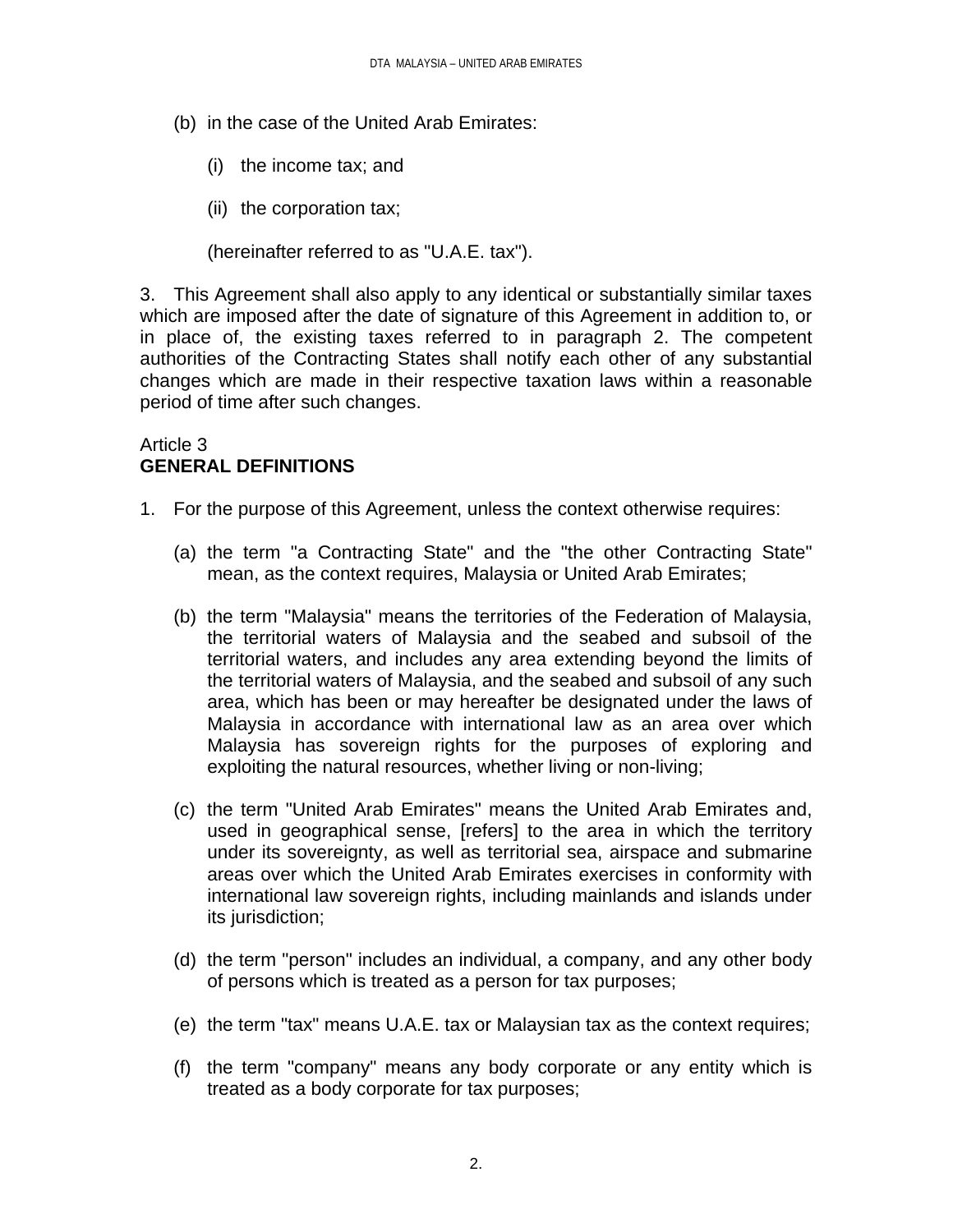- (g) the terms "enterprise of a Contracting State" and "enterprise of the other Contracting State" mean respectively an enterprise carried on by a resident of Contracting State and an enterprise carried on by a resident of the other Contracting State;
- (h) the term "national" means:
	- (i) any individual possessing the nationality or citizenship of a Contracting State;
	- (ii) any legal person, partnership, association and any other entity deriving its status as such from the laws in force in a Contracting State;
- (i) the term "international traffic" means any transport by a ship or aircraft operated by an enterprise of a Contracting State, except when the ship or aircraft is operated solely between places in the other Contracting State;
- (j) the term "competent authority" means:
	- (i) in the case of Malaysia, the Minister of Finance or his authorised representative;
	- (ii) in the case of the United Arab Emirates the Minister of Finance and Industry or his authorised representative.

2. In the application of this Agreement by either of the Contracting States, any term not defined therein shall, unless the context otherwise requires, have the meaning which it has under the laws of that State concerning the taxes to which the Agreement applies.

### Article 4 **RESIDENT**

1. For the purposes of this Agreement, the term "resident of a Contracting State" means:

- (a) in the case of Malaysia, a person who is resident in Malaysia for the purposes of Malaysian tax; and
- (b) in the case of United Arab Emirates, a person who is resident in the United Arab Emirates for the purpose of U.A.E. tax.
- 2. For the purpose of paragraph 1 above the term "resident" shall include: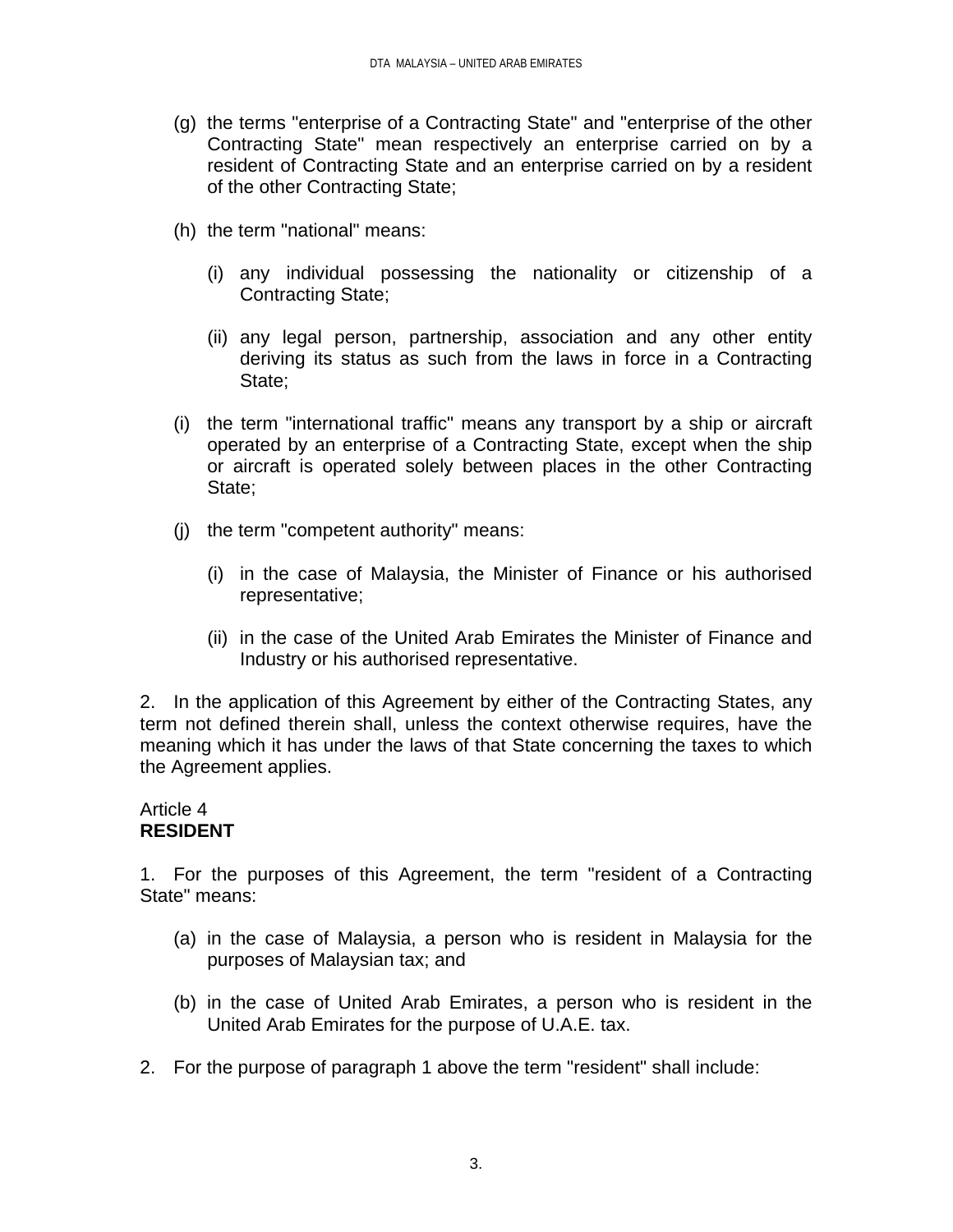- (a) in the case of the United Arab Emirates:
	- (i) the Government of the United Arab Emirates, local Government or any political subdivision or local authority thereof;
	- (ii) any Governmental institution created by public law such as the Central Bank, Abu Dhabi Investment Authority, Fund, Corporation, Authority, Foundation, Agency or any other similar entity established in the United Arab Emirates; and
	- (iii) any inter-governmental entity established in the United Arab Emirates which is funded solely by the United Arab Emirates or jointly with other States;
- (b) in the case of Malaysia:
	- (i) the Government of Malaysia or the Governments of the States or local authorities thereof;
	- (ii) any governmental institutions created by public law such as the Central Bank, Fund, Corporation, Authority, Foundation, Agency or any other similar institution established in Malaysia; and
	- (iii) any other inter-governmental entity established in Malaysia which is funded solely by Malaysia or jointly with other States.

3. Where, by reason of the provisions of paragraph 1, an individual is deemed to be a resident of both Contracting States, then his status shall be determined as follows:

- (a) he shall be deemed to be a resident of the State in which he has a permanent home available to him. If he has a permanent home available to him in both Contracting States, he shall be deemed to be a resident of the Contracting State with which his personal and economic relations are closer (centre of vital interests);
- (b) if the Contracting State in which he has his centre of vital interests cannot be determined, or if he does not have a permanent home available to him in either Contracting State, he shall be deemed to be a resident of the Contracting State in which he has an habitual abode;
- (c) if he has an habitual abode in both Contracting States or in neither of them, he shall be deemed to be a resident of the Contracting State of which he is a national;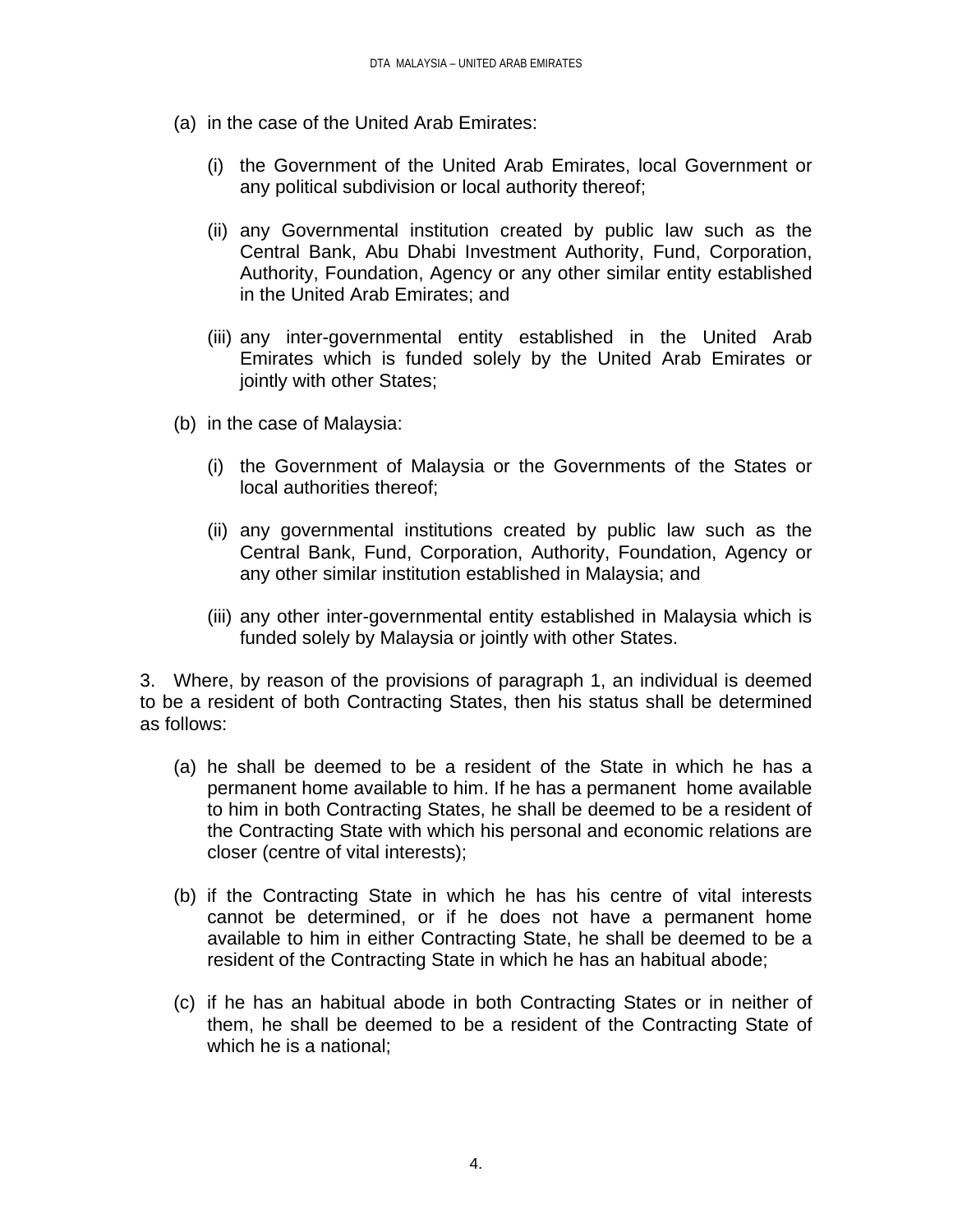(d) if he is a national of both Contracting States or of neither of them, the competent authorities of the Contracting States shall settle the question by mutual agreement.

4. Where, by reason of the provisions of paragraph 1, a person other than an individual is a resident of both Contracting States, then it shall be deemed to be a resident of the State in which its place of effective management is situated.

### Article 5 **PERMANENT ESTABLISHMENT**

1. For the purposes of this Agreement, the term "permanent establishment" means a fixed place of business in which the business of an enterprise is wholly or partly carried on.

- 2. The term "permanent establishment" shall include especially:
	- (a) a place of management;
	- (b) a branch;
	- (c) an office;
	- (d) a factory;
	- (e) a workshop;
	- (f) a mine, an oil or gas well, a quarry or any other place of extraction of natural resources including timber or other forest produce;
	- (g) a farm or plantation; and
	- (h) a building site or construction, installation or assembly project which exists for more than nine months.

3. An enterprise of a Contracting State shall be deemed to have a permanent establishment in the other Contracting State if it carries on supervisory activities in that other State for more than nine months in connection with a construction, installation or assembly project which is being undertaken in that other State.

4. Notwithstanding the provisions of paragraphs 1, 2 and 3 the term "permanent establishment" shall be deemed not to include:

(a) the use of facilities solely for the purpose of storage, display or delivery of goods or merchandise belonging to the enterprise;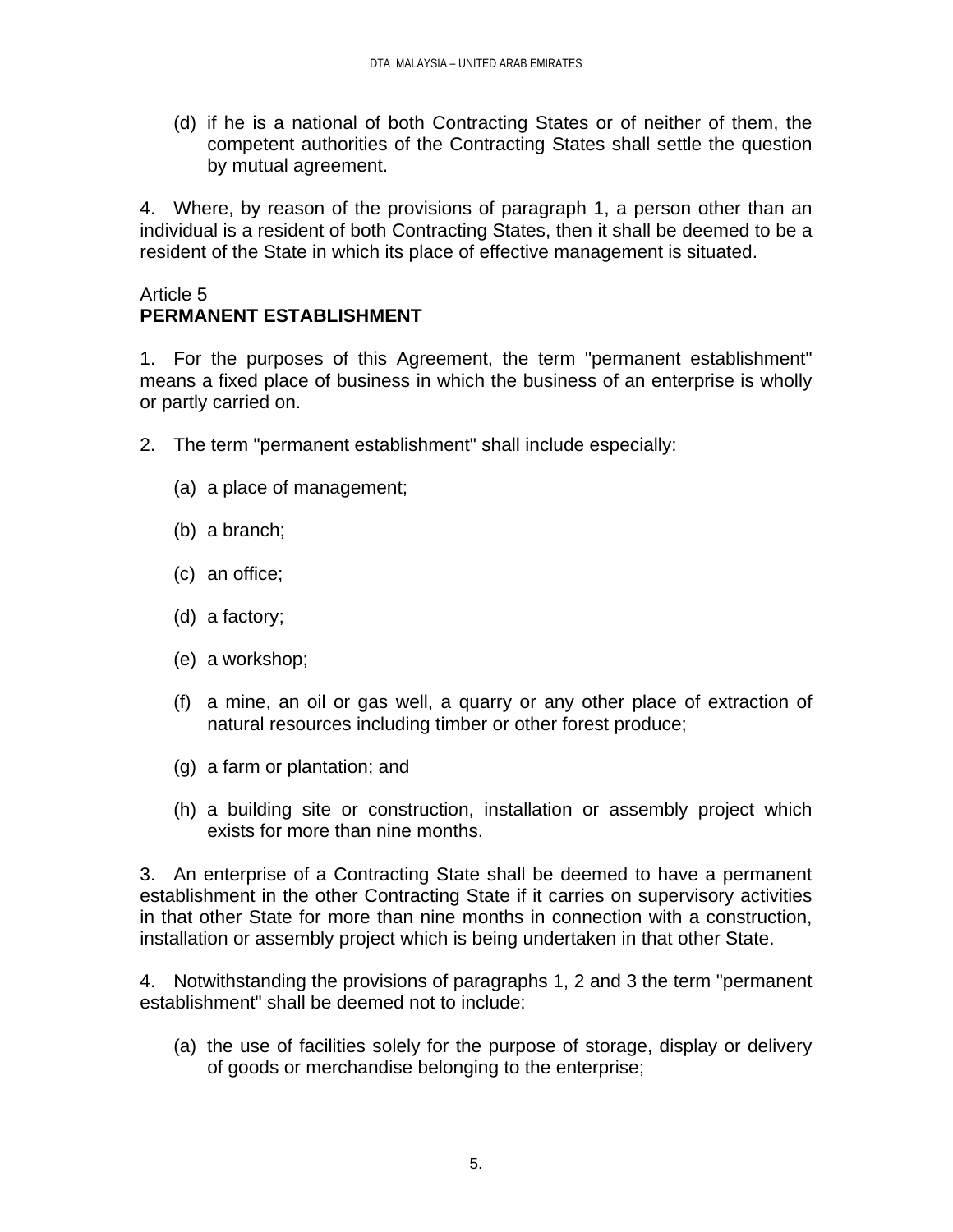- (b) the maintenance of a stock of goods or merchandise belonging to the enterprise solely for the purpose of storage or display;
- (c) the maintenance of a stock of goods or merchandise belonging to the enterprise solely for the purpose of processing by another enterprise;
- (d) the maintenance of a fixed place of business solely for the purpose of purchasing goods or merchandise, or for collecting information, for the enterprise; and
- (e) the maintenance of a fixed place of business solely for the purpose of carrying on for the enterprise, any other activity of a preparatory or auxiliary character.

5. Notwithstanding the provisions of paragraphs 1 and 2 a person acting in a Contracting State on behalf of an enterprise of the other Contracting State, other than an agent of an independent status to whom paragraph 6 applies, shall be deemed to be a permanent establishment in the first-mentioned State if:

- (a) he has in the first-mentioned State a general authority to negotiate and conclude contracts for or on behalf of such enterprise; or
- (b) he maintains in the first-mentioned State a stock of goods or merchandise from which he regularly sells goods or merchandise for or on behalf of such enterprise; or
- (c) he secures orders in the first-mentioned State, exclusively or almost exclusively for the enterprise itself or for that enterprise and other enterprise which are controlled by that enterprise or in which that enterprise has a controlling interest.

6. An enterprise of a Contracting State shall [not] be deemed to have a permanent establishment in the other Contracting State merely because it carries on business in that other State through a broker, general commission agent or any other agent of an independent status, where such persons are acting in the ordinary course of their business. However, when the activities of such an agent are devoted wholly or almost wholly on behalf of the enterprise, he shall not be considered an agent of an independent status if the transactions between the agent and the enterprise were not made under arm's length conditions.

7. The fact that a company which is a resident of a Contracting State controls or is controlled by a company which is a resident of the other Contracting State, or which carries on business in that other State (whether through a permanent establishment or otherwise), shall not of itself constitute either company a permanent establishment of the other.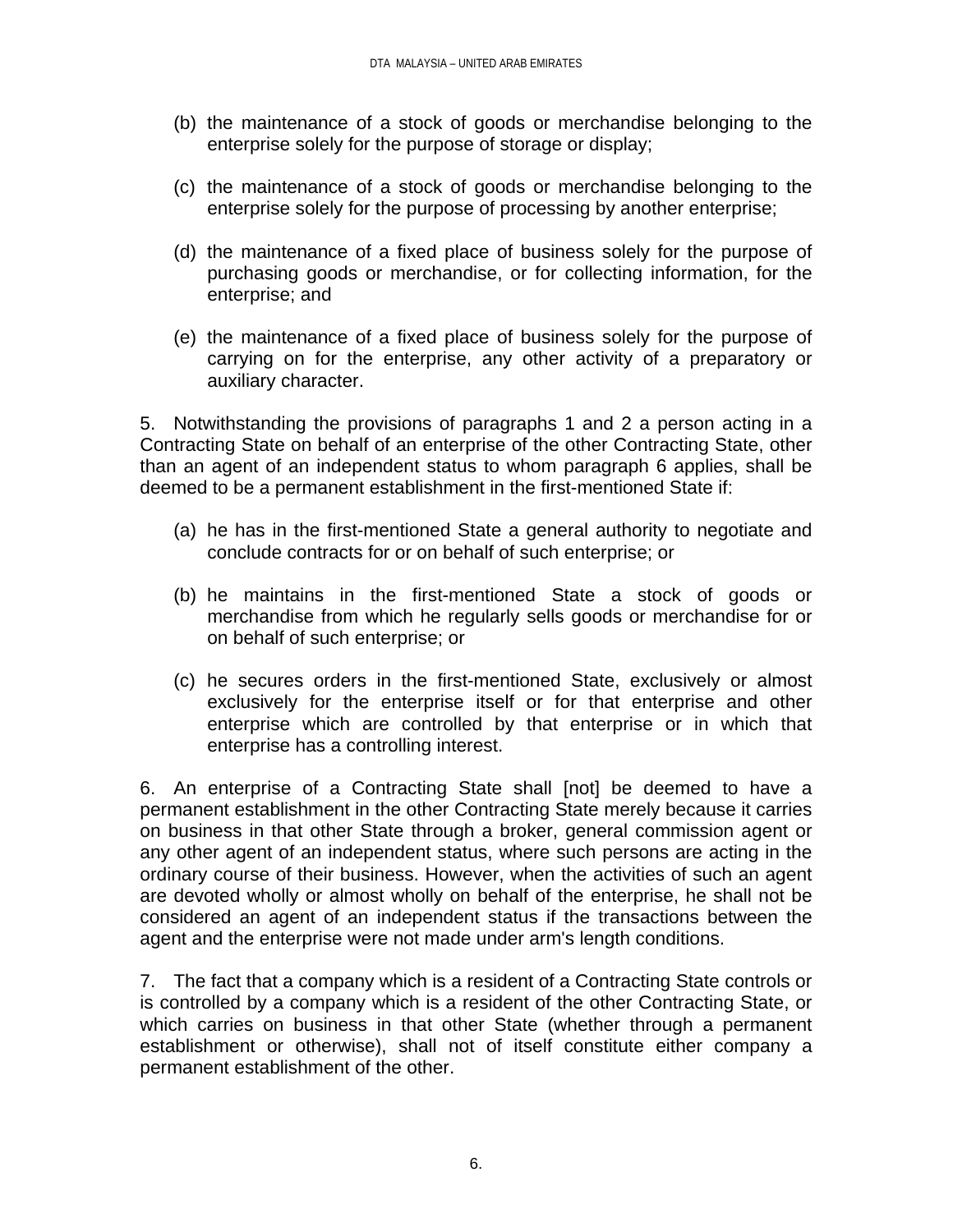### Article 6 **INCOME FROM IMMOVABLE PROPERTY**

1. Income derived by a resident of a Contracting State from immovable property situated in the other Contracting State may be taxed in that other Contracting State.

2. The term "immovable property" shall have the meaning which it has under the laws of the Contracting State in which the property in question is situated. The term shall in any case include property accessory to immovable property, livestock and equipment used in agriculture and forestry, rights to which the provisions of general law respecting landed property apply, usufruct of immovable property and rights to variable or fixed payments as consideration for the working of, of the right to work, mineral deposits, oil or gas wells, quarries and other places of extracting of natural resources including timber or other forest produce. Ships, boats and aircraft shall not be regarded as immovable property.

3. The provisions of paragraph 1 shall apply to income derived from the direct use, letting, or use in any other form of immovable property.

4. The provisions of paragraphs 1 and 3 shall also apply to the income from immovable property of an enterprise and to income from immovable property used for the performance of independent personal services.

## Article 7 **BUSINESS PROFITS**

1. The profits of an enterprise of a Contracting State shall only be taxable in that State unless the enterprise carries on business in the other Contracting States through a permanent establishment situated therein. If the enterprise carries on business as aforesaid, the profits of the enterprise may be taxed in the other State but only on so much as is attributable to that permanent establishment.

2. Subject to the provisions of paragraph 3, where an enterprise of a Contracting State carries on business in the other Contracting State through a permanent establishment situated therein, there shall in each Contracting State be attributed to that permanent establishment the profits which it might be expected to make if it were a distinct and separate enterprise engaged in the same or similar activities under the same or similar conditions and dealing wholly independently with the enterprise of which it is a permanent establishment.

3. In determining the profits of a permanent establishment, there shall be allowed as deductions expenses which are incurred for the purposes of the permanent establishment, including executive and general administrative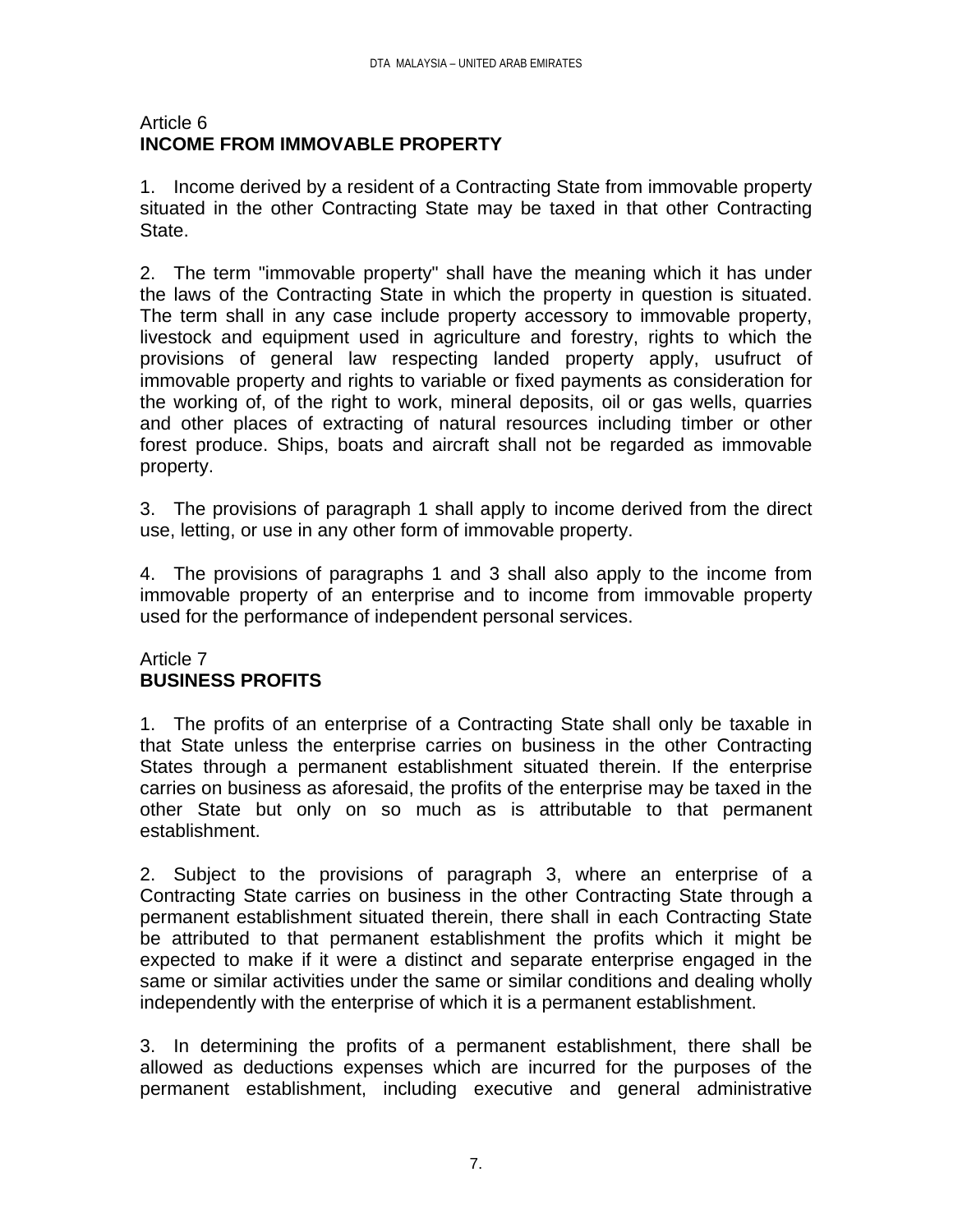expenses so incurred, whether in the State in which the permanent establishment is situated or elsewhere.

4. Insofar as it has been customary in a Contracting State to determine the profits to be attributed to the permanent establishment on the basis of an apportionment of the total profits of the enterprise to its various parts, nothing in this paragraph shall preclude that Contracting State from determining the profits to be taxed by such an apportionment as may be customary, the methods of apportionment adopted shall however be such that the result shall be in accordance with the principles contained in this Article.

5. No profits shall be attributed to a permanent establishment by reason of the mere purchase by that permanent establishment of goods or merchandise for the enterprise.

6. For the purposes of the preceding paragraphs, the profits to be attributed to the permanent establishment shall be determined by the same method year by year unless there is good and sufficient reason to the contrary.

7. Where profits include items of income which are dealt with separately in other Articles of this Agreement, then the provisions of those Articles shall not be affected by the provisions of this Article.

## Article 8 **SHIPPING AND AIR TRANSPORT**

1. Income and profits derived by an enterprise of a Contracting State from the operation of ships or aircraft in international traffic shall be taxable only in that State.

2. The provisions of paragraph 1 shall also apply to the share of income and profits from the operation of ships or aircraft derived by a resident of a Contracting State through participation in a pool, a joint business or an international operating agency.

- 3. In this Article--
	- (a) the term "profits" includes: interest derived from the deposits with any bank of any income or profit derived from the operation of ships or aircraft between the Contracting State;
	- (b) the term "operation of ships or aircraft" in international traffic by a person, includes:
		- (i) the charter or rental of ships or aircraft,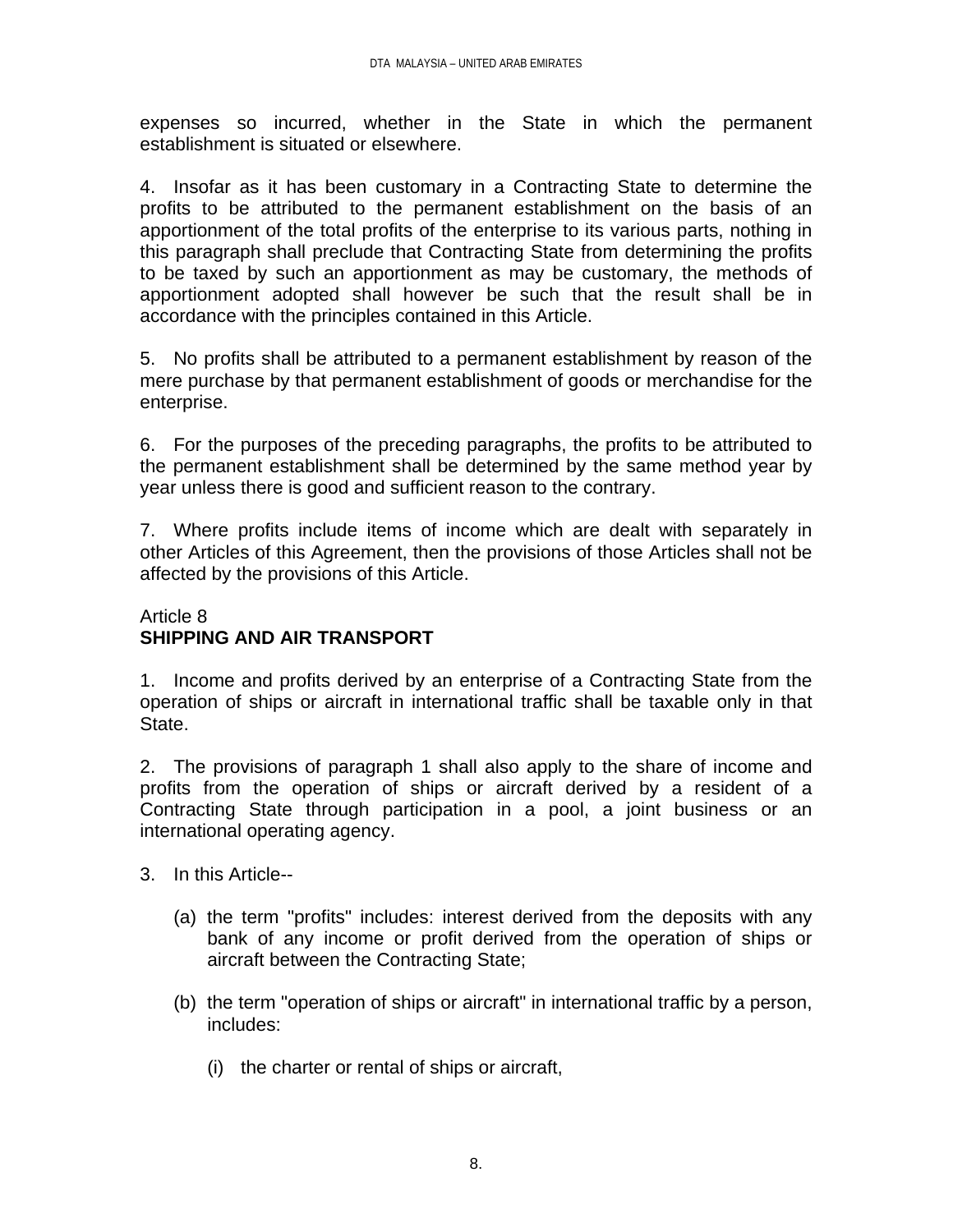- (ii) the rental of containers and related equipment, and
- (iii) the alienation of ships, aircraft, containers and related equipment, by that person provided that such charter, rental or alienation is incidental to the operation by that person of ships or aircraft in international traffic.

## Article 9 **ASSOCIATED ENTERPRISES**

Where --

(a) an enterprise of a Contracting State participates directly or indirectly in the management, control or capital of an enterprise of the other Contracting State, or

(b) the same persons participate directly or indirectly in the management, control or capital of an enterprise of a Contracting State and an enterprise of the other Contracting State, and in either case conditions are made or imposed between the two enterprises in their commercial or financial relations which differ from those which would be made between independent enterprises, then any profits which would, but for those conditions, have accrued to one of the enterprises, but by reason of those conditions, have not so accrued, may be included in the profits of that enterprise and taxed accordingly.

### Article 10 **DIVIDENDS**

1. Dividends paid by a company which is a resident of a Contracting State to a resident of the other Contracting State may be taxed in that other Contracting State.

2. Dividends paid by a company which is a resident of United Arab Emirates to a resident of Malaysia may be taxed in United Arab Emirates in accordance with the laws of United Arab Emirates but if the recipient is the beneficial owner of the dividends the tax so charged shall not exceed 10 per cent of the gross amount of the dividends.

3. Dividends paid by a company which is a resident of Malaysia to a resident of the United Arab Emirates who is the beneficial owner thereof shall be exempt from any tax in Malaysia which is chargeable on dividends in addition to the tax chargeable in respect of the income of the company. Nothing in this paragraph shall affect the provisions of the Malaysian law under which the tax in respect of a dividend paid by a company which is a resident of Malaysia from which Malaysian tax has been, or has been deemed to be, deducted may be adjusted by reference to the rate of tax appropriate to the Malaysian year of assessment immediately following that in which the dividend was paid.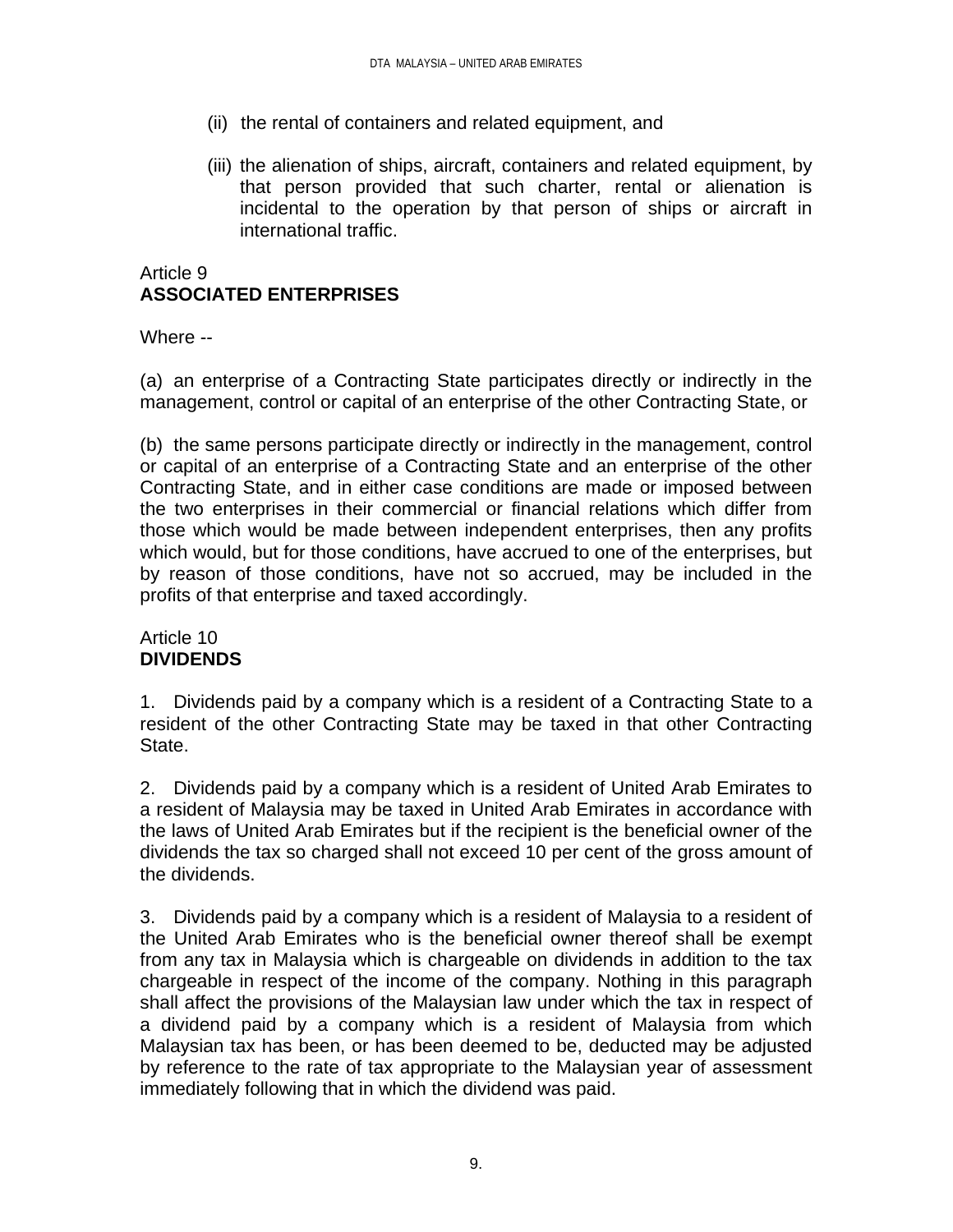4. The term "dividends" as used in this Article means income from shares, or other rights, not being debt-claims, participating in profits, as well as income from other corporate rights which is subjected to the same taxation treatment as income from shares by the laws of the State of which the company making the distribution is a resident.

5. The provisions of paragraphs 1, 2 and 3 shall not apply if the beneficial owner of the dividends, being a resident of a Contracting State, carries on business in the other Contracting State of which the company paying the dividends is a resident, through a permanent establishment situated therein, and the holding in respect of which the dividends are paid is effectively connected with such permanent establishment. In such a case, the provision of Article 7 shall apply.

6. Where a company which is a resident of a Contracting State derives income or profits from the other Contracting State, that other State may not impose any tax on the dividends paid by the company, nor subject the company's undistributed profits to a tax on the company's undistributed profits, even if the dividends paid or the undistributed profits consist wholly or partly of profits or income arising in such other State.

## Article 11 **INTEREST**

1. Interest arising in a Contracting State and paid to a resident of the other Contracting State may be taxed in that other Contracting State.

2. However, such interest may be taxed in the Contracting State in which it arises and according to the law of that State, but if the recipient is the beneficial owner of the interest, the tax so charged shall not exceed 5% (per cent) of the gross amount of the interest.

3. Notwithstanding the provisions of paragraphs 1 and 2, the Government of a Contracting State shall be exempt from tax in the other Contracting State in respect of interest derived by the Government from that other State.

- 4. For the purposes of paragraph 3, the term "Government":
	- (a) in the case of United Arab Emirates means the Government of United Arab Emirates and shall include:
		- (i) the local governments;
		- (ii) the local authorities;
		- (iii) the statutory bodies;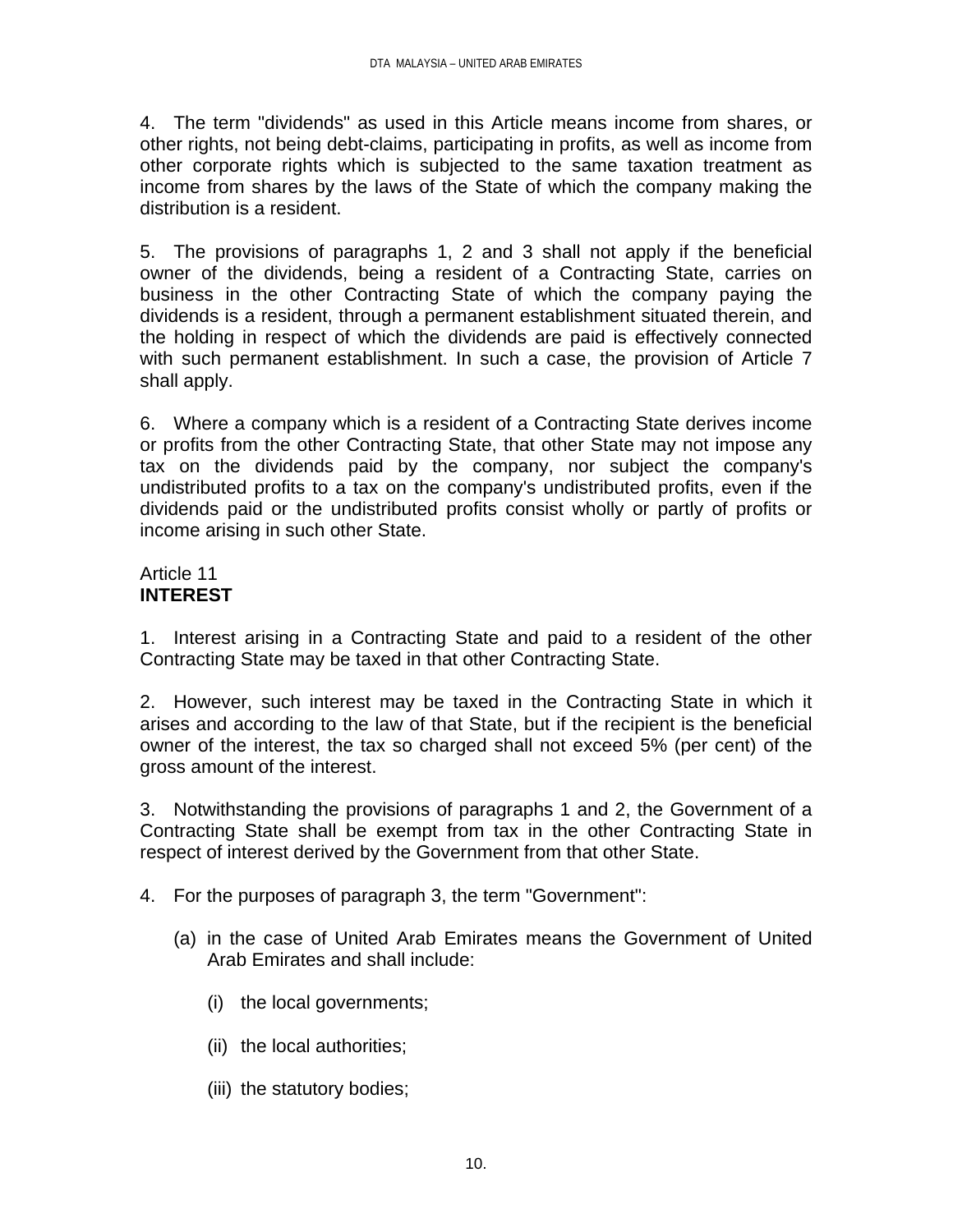- (iv) the United Arab Emirates Central Bank; and
- (v) such institutions, the capital of which is wholly owned by the government of United Arab Emirates or the local governments or the local authorities or the statutory bodies thereof, as may be agreed upon from time to time between the competent authorities of the Contracting States;
- (b) in the case of Malaysia means the Government of Malaysia and shall include:
	- (i) the Governments of the States;
	- (ii) the local authorities;
	- (iii) the statutory bodies;
	- (iv) the Bank Negara Malaysia; and
	- (v) such institutions, the capital of which is wholly owned by the Government of Malaysia, or the Governments of the States or the local authorities or the statutory body thereof, as may be agreed upon from time to time between the competent authorities of the Contracting States.

5. The term "interest" as used in this Article means income from debt claims of every kind, whether or not secured by mortgage and whether or not carrying a right to participate in the debtor's profits, and in particular, income from government securities and income from bonds or debentures including the premium and prizes attaching to such securities, bonds or debentures.

6. The provisions of paragraphs 1, 2 and 3 shall not apply if the beneficial owner of the interest, being a resident of a Contracting State carries on business in the other Contracting State in which the interest arises, through a permanent establishment situated therein, and the debt-claim in respect of which the interest is paid is effectively connected with such permanent establishment. In such a case, the provisions of Article 7 shall apply.

7. Interest shall be deemed to arise in a Contracting State when the payer is the Government of that State, a political subdivision, a local authority or a statutory body, or a resident of that State. Where, however, the person paying the interest, whether he is resident of a Contracting State or not, has in a Contracting State a permanent establishment in connection with which the indebtedness on which the interest is paid was incurred, and such interest is borne by such permanent establishment, then such interest shall be deemed to arise in the State in which the permanent establishment is situated.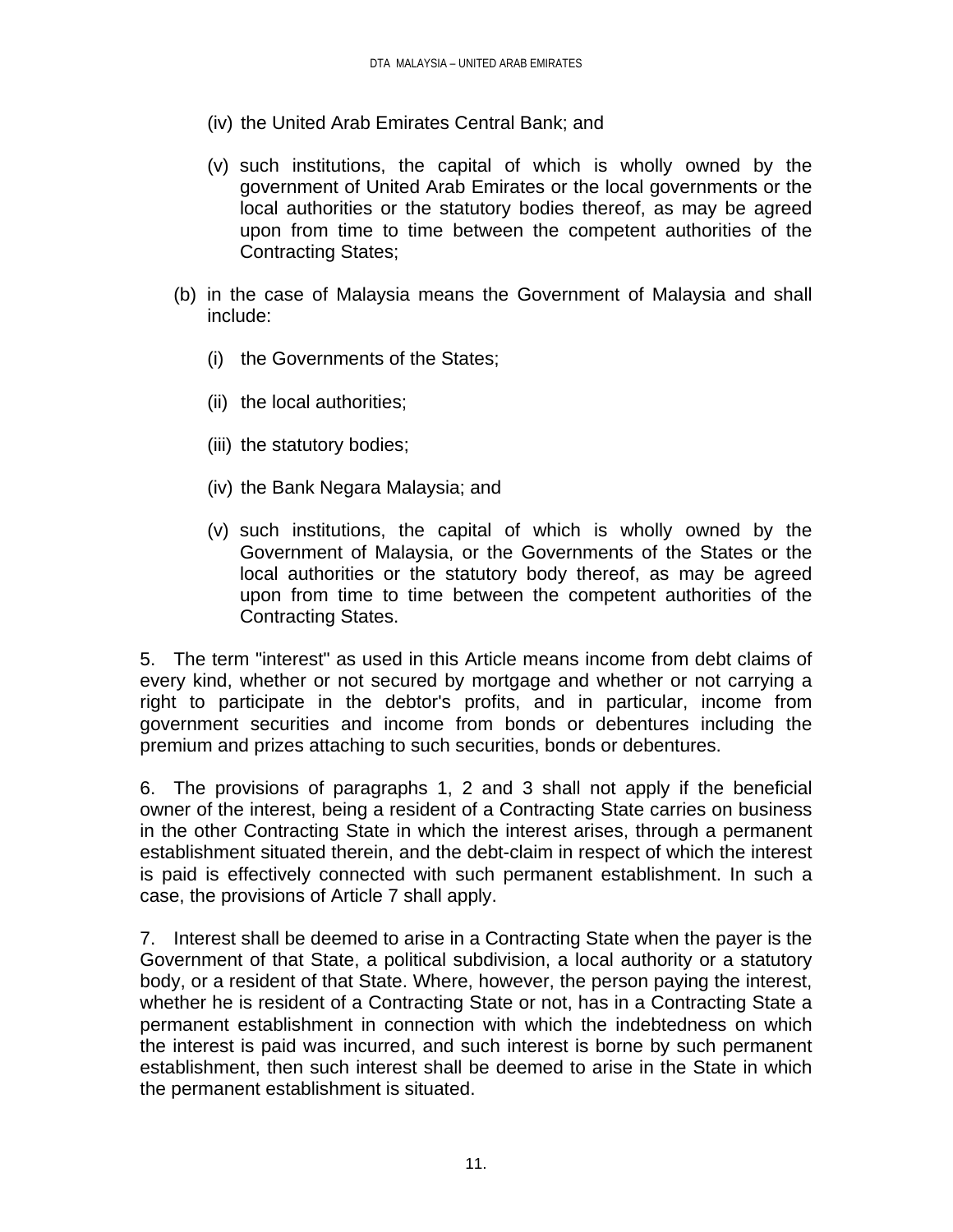8. Where, by reason of a special relationship between the payer and the beneficial owner or between both of them and some other person, the amount of the interest, having regard to the debt-claim for which it is paid, exceeds the amount which would have been agreed upon by the payer and the beneficial owner in the absence of such relationship, the provisions of this Article shall apply only to the last-mentioned amount. In such case, the excess part of the payments shall remain taxable according to the laws of each Contracting State, due regard being given to the other provisions of this Agreement.

## Article 12 **GOVERNMENT INCOME**

The Government of one of the Contracting States shall be exempt from tax in the other Contracting State in respect of any income derived from the other Contracting State.

### Article 13 **ROYALTIES**

1. Royalties arising in a Contracting State and paid to a resident of the other Contracting State may be taxed in that other State.

2. However, such royalties may also be taxed in the Contracting State in which they arise, and according to the laws of that State, but if the recipient is the beneficial owner of the royalties, then the tax so charged shall not exceed 10 per cent of the gross amount of the royalties.

3. In this Articles the term "royalties" means payments of any kind received as consideration for:

- (a) the use of, or the right to use, any patent, trade mark, design or model, plan or secret formula or process or any copyright of scientific work, or for the use of, or the right to use industrial, commercial, or scientific equipment or for information concerning industrial, commercial or scientific experience;
- (b) the use of, or the right to use, cinematograph films, or tapes for radio or television broadcasting, any copyright of literary or artistic work, but the term royalties does not include payment in respect of the operation of mines or quarries or exploitation of natural resources.

4. The provisions of paragraphs 1 and 2 shall not apply if the beneficial owner of the royalties, being a resident of a Contracting State carries on business in the other Contracting State in which the royalties arise through a permanent establishment located therein, and the right or property in respect of which the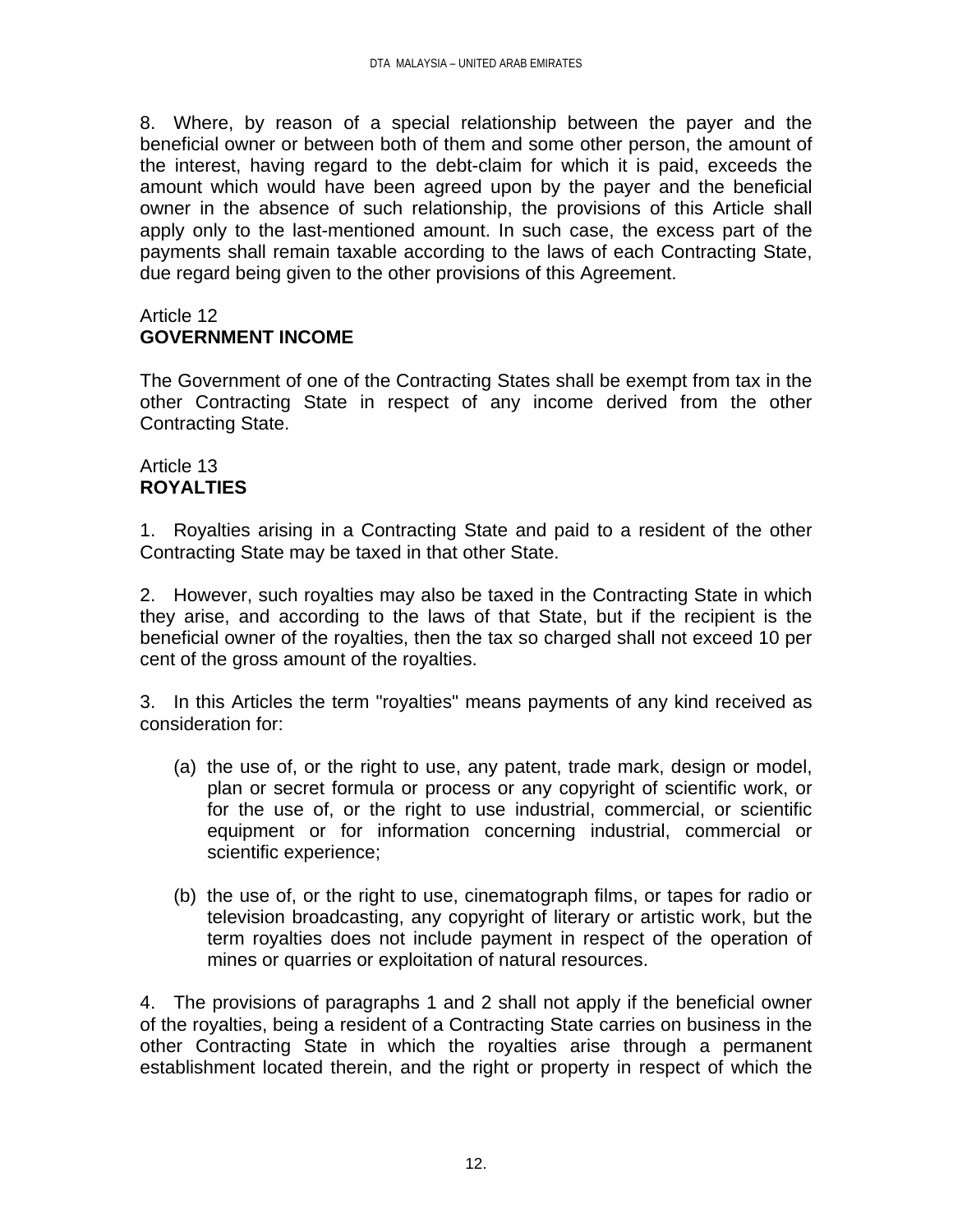royalties are paid is directly connected with such permanent establishment. In such case, the provisions of Article 7 shall apply.

5. Royalties shall be deemed to arise in a Contracting State when the payer is that State itself, a political subdivision, a local authority thereof, or a resident of that State. Where, however, the person paying such royalties, whether he is a resident of a Contracting State or not, has in a Contracting State a permanent establishment in connection with which the liability to pay the royalties was incurred, and such royalties are borne by such permanent establishment, then such royalties shall be deemed to arise in the Contracting State in which the permanent establishment is situated.

6. Where, by reason of a special relationship between the payer and the beneficial owner or between both of them and some other person, the amount of the royalties, having regard to the use, right or information for which they are paid, exceeds the amount which would have been agreed upon by the payer and the beneficial owner in the absence of such relationship, the provisions of this Article shall apply only to the last-mentioned amount. In such cases the excess part of the payments shall remain taxable according to the laws of each Contracting State, due regard being to the other provisions of this Agreement.

### Article 14 **GAINS FROM THE ALIENATION OF PROPERTY**

1. Gains derived by a resident of a Contracting State from the alienation of immovable property, as defined in paragraph 2 of Article 6, and situated in the other Contracting State may be taxed in the Contracting State in which such property is situated.

2. Gains from the alienation of movable property forming part of the business property of a permanent establishment which an enterprise of a Contracting State has in the other Contracting State or of movable property available to a resident of a Contracting State in the other Contracting State for the purpose of performing professional services, including such gains from the alienation of such a permanent establishment (alone or together with the whole enterprise) may be taxed in that other State.

3. Gains from the alienation of ships or aircraft operated in international traffic and movable property pertaining to the operation of such ships or aircraft shall be taxable only in the Contracting State of which the enterprise is a resident.

4. Gains from the alienation of any property other than that referred to in paragraphs 1, 2 and 3, shall be taxable only in the Contracting State of which the alienator is a resident.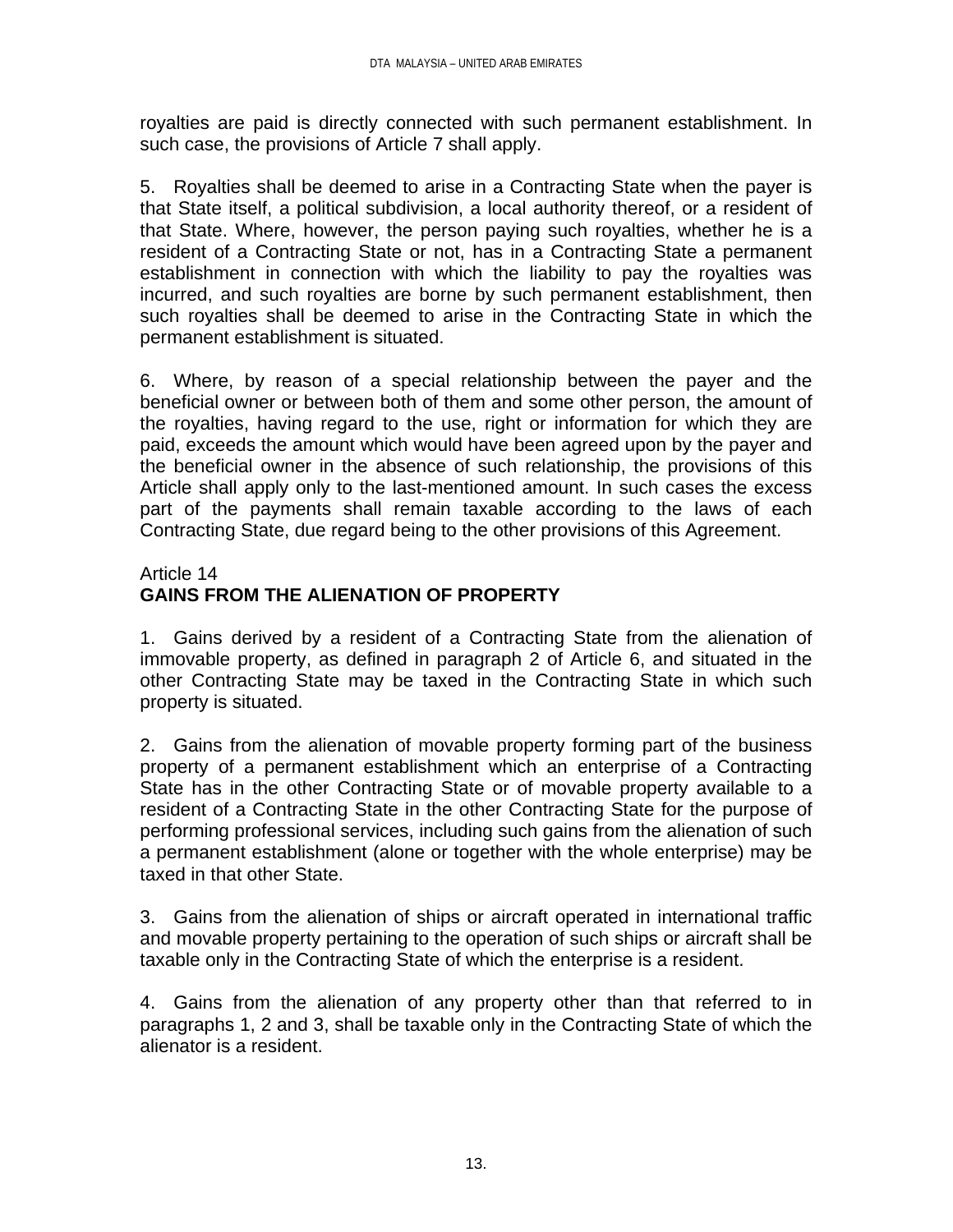### Article 15 **PERSONAL SERVICES**

1. Subject to the provisions of Articles 16, 18, 19, 20 and 21 remuneration derived by an individual who is a resident of one of the States in respect of personal services, including professional services shall be taxable only in that State unless the services are performed in the other State. If the services are so performed, such remuneration as is derived in respect thereof may be taxed in that other State.

2. Notwithstanding the provisions of paragraph 1, remuneration derived by an individual who is a resident of one of the States in respect of personal services, including professional services performed in the other State shall be taxable only in the first- mentioned state if:

- (a) the recipient is present in that other State for a period or periods not exceeding in the aggregate 183 days in the calendar year concerned; and
- (b) the remuneration is paid by, or on behalf of, a person who is not a resident of that other State; and
- (c) the remuneration is not borne by a permanent establishment which the individual or his employer, as the case may be, has in that other State.

3. The term "professional services" includes independent scientific, literary, artistic, educational or teaching activities as well as the independent activities of physicians, lawyers, engineers, architects, dentists and accountants.

4. Notwithstanding the preceding provisions of this Article, remuneration in respect of an employment exercised aboard a ship or aircraft operated in international traffic by an enterprise of one of the States may be taxed in that State.

## Article 16 **DIRECTORS' FEES**

Directors' fees or other similar payments derived by a resident of one of the States in his capacity as a member of the board of directors of a company which is a resident of the other State may be taxed in that other State.

## Article 17 **ARTISTES AND ATHLETES**

1. Notwithstanding the provisions of Articles 15 and 16, income derived by a resident of a Contracting State as a public entertainer, such as a theatre, motion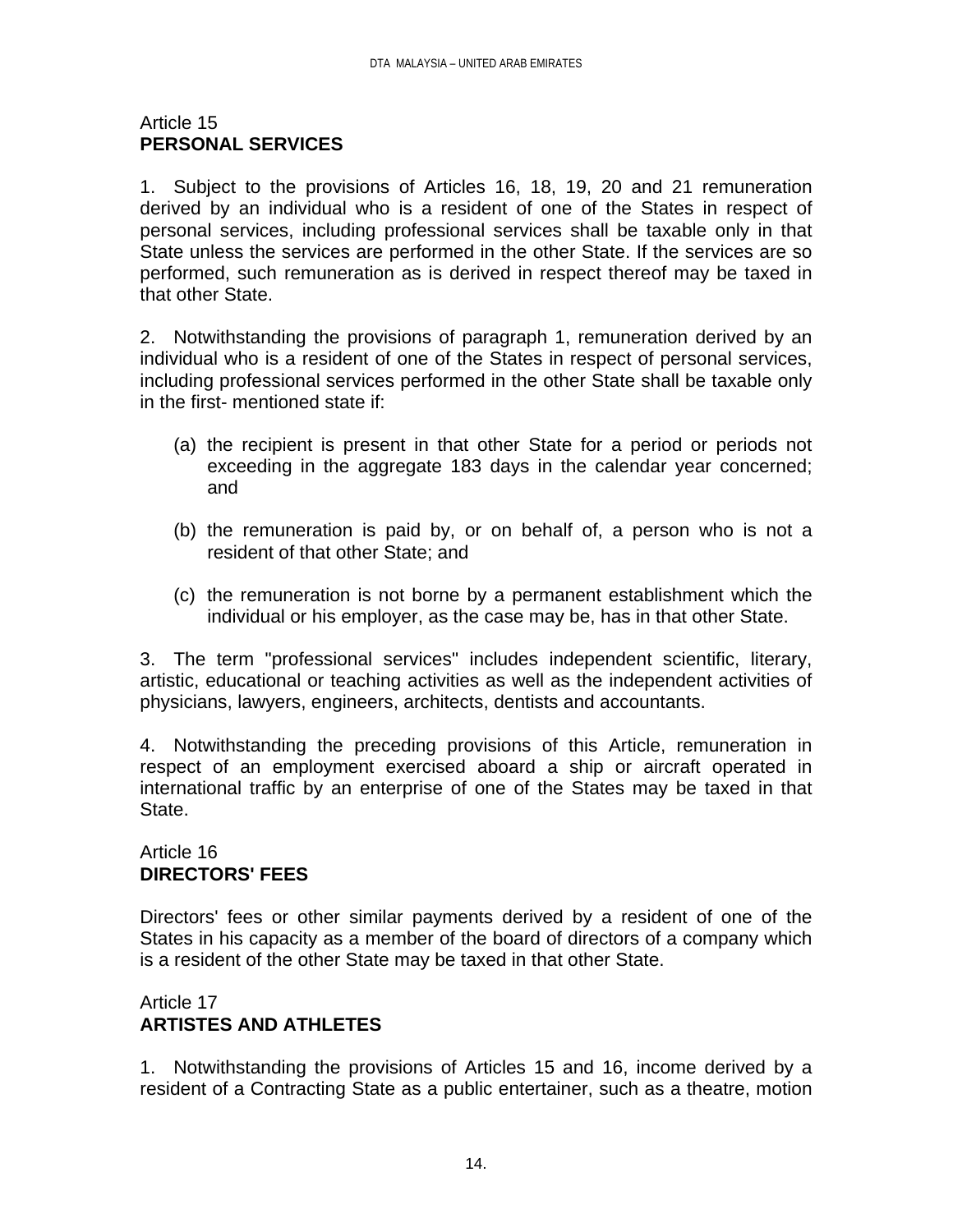picture, radio or television artiste, or a musician, or as an athlete, from his personal activities as such exercised in the other Contracting State, may be taxed in that other State in which these activities are performed.

2. Where income in respect of personal activities exercised by an entertainer or an athlete in his capacity as such accrues not to the entertainer or athlete himself but to another person, that income may, notwithstanding the provisions of Articles 7 and 15, be taxed in the Contracting State in which the activities of the entertainer or athlete are exercised.

3. The provisions of paragraphs 1 and 2 shall not apply to remuneration or profits derived from activities exercised in a Contracting State if the visit to that State is directly or indirectly supported wholly or substantially from the public funds of the other Contracting State, a political subdivision, a local authority or a statutory body thereof.

### Article 18 **PENSION AND ANNUITIES**

1. Subject to the provisions of paragraph 2 of Article 19, pensions, annuities and other similar remuneration paid to a resident of a Contracting State in consideration of past employment shall be taxable only in that other State.

2. The term, "pensions, annuities and other similar remuneration" as used in this Article means periodic payments made after retirement in consideration of past employment or by way of the compensation for injuries received in connection with past employment.

### Article 19 **GOVERNMENT SERVICE**

1. Remuneration, other than a pension, paid by Contracting State or a political subdivision or a local authority, or local government or statutory body thereof to any individual in respect of services of public nature rendered to that State, political subdivision, local authority, local government or a statutory body shall be taxable only in that State. However, such remuneration shall be taxable only in the other Contracting State if the services are rendered in that State, if the individual is a resident of that State or a national of that State and not a national of the first-mentioned State.

2. Any pension paid by, or out of funds created by, a Contracting State, a political subdivision or a local authority, a local government or a statutory body thereof to any individual in respect of services rendered to that State, political subdivisions, local authority, local government or statutory body thereof shall be taxable only in that State.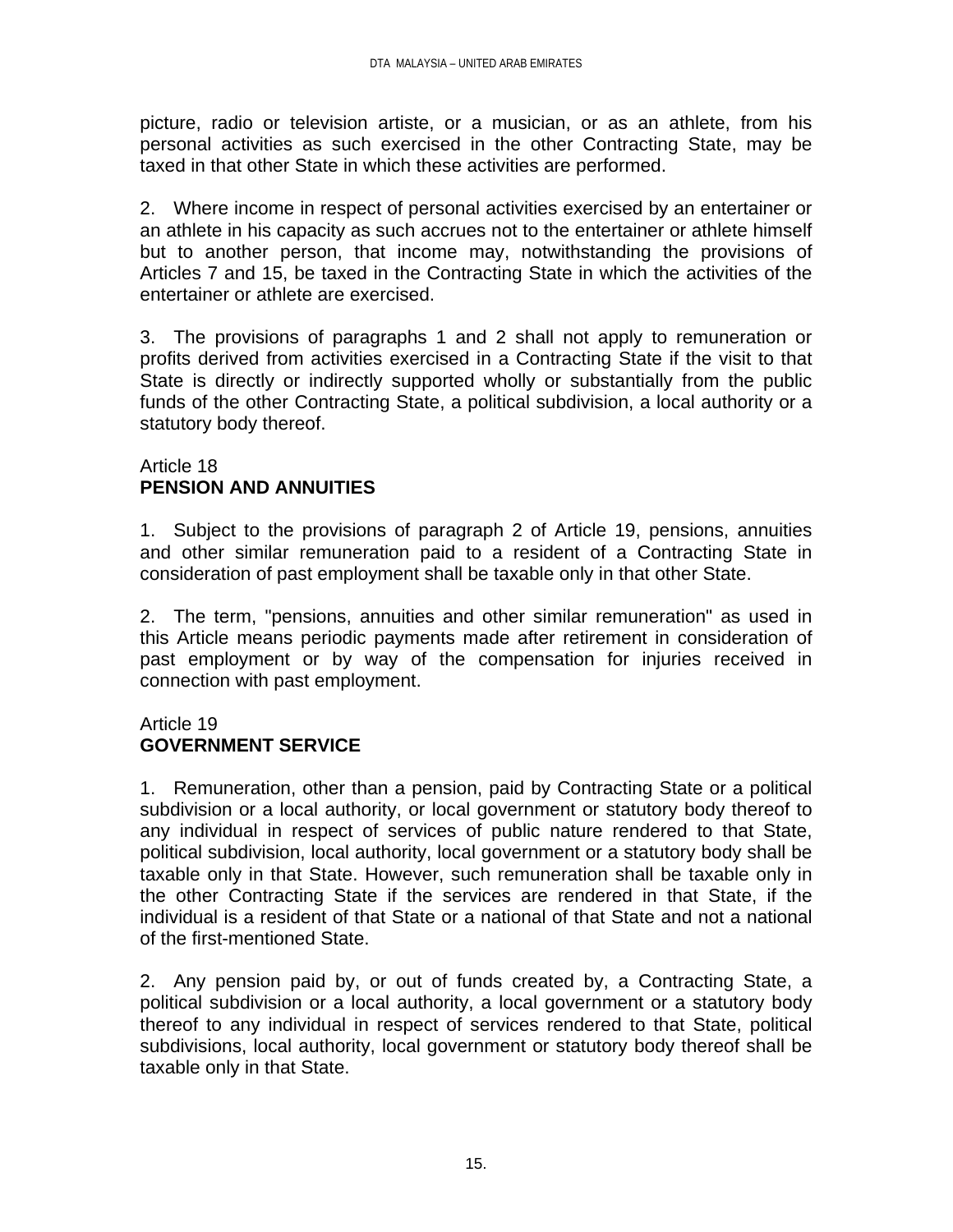3. The provisions of Articles 15, 16 and 18 shall apply to remuneration or pensions in respect of services rendered in connection with any trade or business carried on by one of the Contracting States, a political subdivision, a local authority, a local government or a statutory body thereof.

4. The provisions of paragraph 1 shall likewise apply in respect of remuneration paid under a development assistance programme of a Contracting State, a political subdivision, a local authority, or a local government or a statutory body thereof out of funds exclusively supplied by that State or its political subdivisions, a local authority, a local government or a statutory body to a specialist or volunteer seconded to the other State with the consent of that other State.

### Article 20 **STUDENTS AND TRAINEES**

1. A student or business apprentice who, immediately before visiting a Contracting State is or was a resident of the other Contracting State and who is present in the first-mentioned Contracting State for the purpose of his education or training shall be exempt from tax in that first-mentioned Contracting State on:

- (a) payments made to him by persons residing outside that first-mentioned Contracting State for the purpose of his maintenance, education or training; and
- (b) remuneration from employment in that first-mentioned Contracting State, provided that such employment being a full time employment, lasting not more than 183 days in a calendar year.

2. An individual who, immediately before visiting a Contracting State is or was resident of the other Contracting State and who is temporarily present in the firstmentioned State primarily for the purpose of study, research or training as a recipient of a grant, allowance or award from a scientific, educational, religious or charitable organisation or under a technical assistance programme entered into by the Government of a Contracting State shall, from the date of his arrival in the first-mentioned State in connection with that visit, be exempt from tax in the State, for a period not exceeding the period of the grant.

### Article 21 **PROFESSORS, TEACHERS AND RESEARCHERS**

An individual who is a resident of a Contracting State immediately before making visit to the other Contracting State, and who, at the invitation of that other Contracting State or a university, college, school or other similar recognized educational institutions in that other Contracting State, visits that other Contracting State for a period not exceeding three years solely for the purpose of teaching or research or both at such educational institution shall be exempt from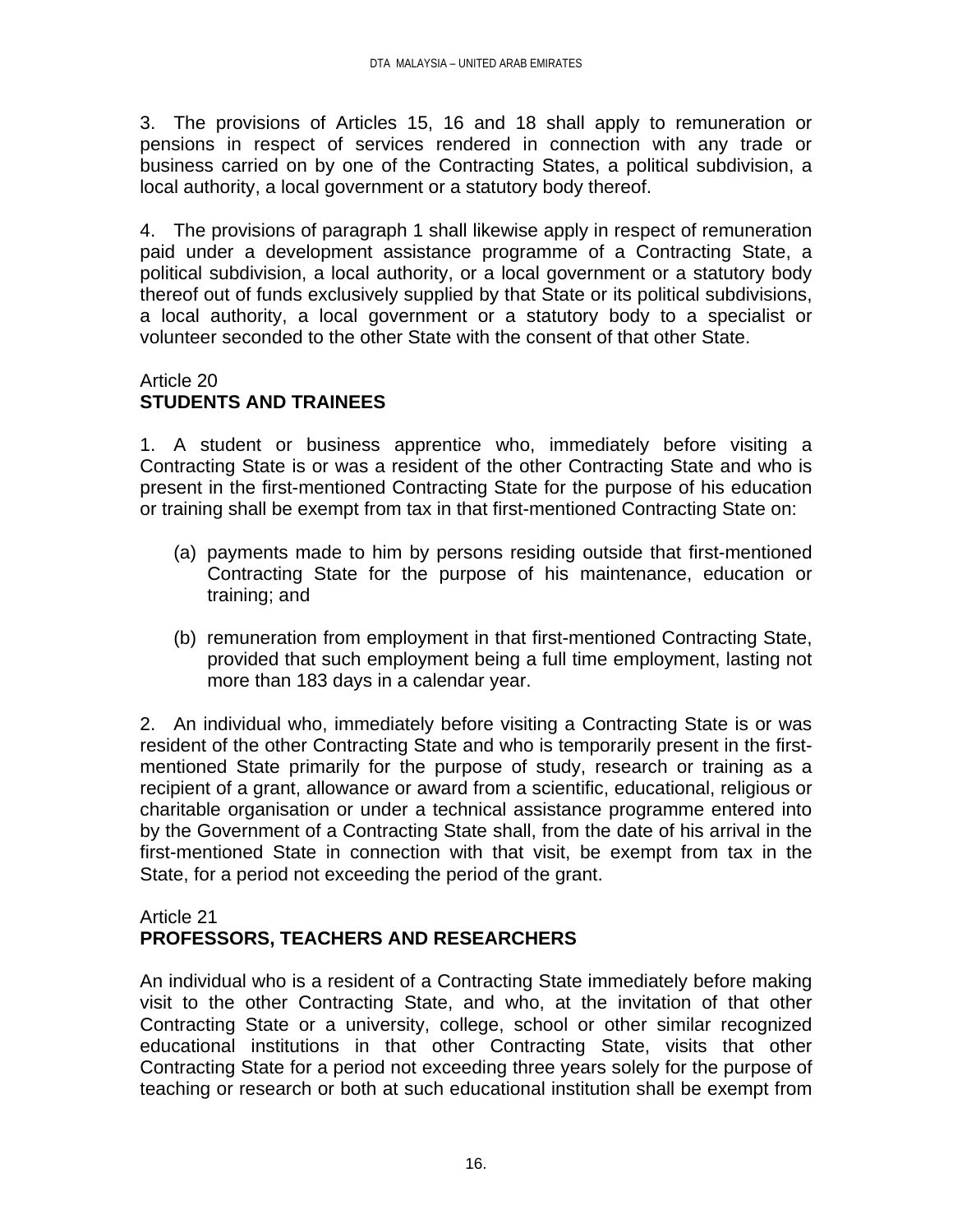tax in that other Contracting State on his remuneration for such teaching or research.

### Article 22 **OTHER INCOME**

Items of income of a resident of a Contracting State, wherever arising, which are not expressly dealt with in the foregoing Articles of this Agreement may be taxed in the State where the income arises.

### Article 23 **ELIMINATION OF DOUBLE TAXATION**

Double taxation shall be eliminated as follows:

1. Subject to the laws of the United Arab Emirates where a resident of the United Arab Emirates derives income which in accordance with the provisions of this Agreement may be taxed in Malaysia, the United Arab Emirates shall allow as a deduction from the tax on income of that person an amount equal to the tax on income paid in Malaysia before the deduction is given, which is attributable to the income which may be taxed in the United Arab Emirates.

2. Subject to the laws of Malaysia regarding the allowance as a credit against Malaysia tax in any country other than Malaysia, U.A.E. tax payable under the laws of the United Arab Emirates and in accordance with this Agreement by a resident of Malaysia in respect of income derived from the United Arab Emirates shall be allowed as a credit against Malaysian tax payable in respect of that income. Where such income is a dividend paid by a company which is a resident of United Arab Emirates to a company which is a resident of Malaysia and which owns not less than 15% of the voting shares of the company paying the dividends, the credit shall take into account U.A.E. tax payable by that company in respect of its income out of which the dividend is paid. The credit shall not, however, exceed that part of the Malaysian tax, as computed before the credit is given, which is appropriate to such item of income.

3. For the purposes of paragraph 1, taxes which have been relieved or reduced in Malaysia by virtue of special incentive laws for the promotion of the economic development of Malaysia or any other provisions which may subsequently be introduced in Malaysia in modification of, or in addition to, those laws or by virtue of the provisions of this Agreement shall be deemed to have been paid and shall wherever applicable be allowed as a credit in the United Arab Emirates in an amount equal to the tax which would have been paid if no such relief or reduction had been made.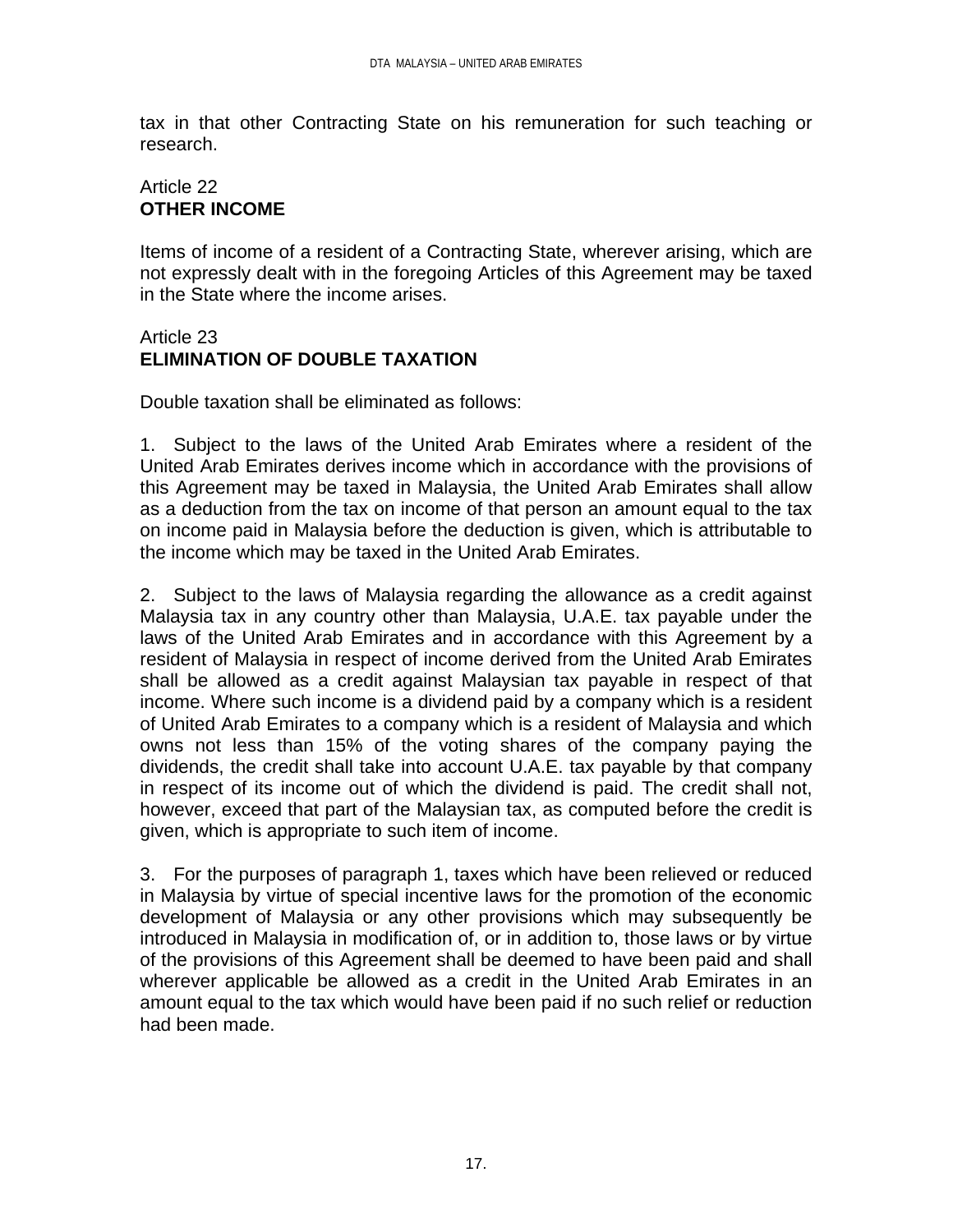#### Article 24 **NON-DISCRIMINATION**

1. The nationals of a Contracting State shall not be subjected in the other Contracting State to any taxation or any requirement connected therewith which is other or more burdensome than that to which the nationals of the other State in the same circumstances are or may be subjected.

2. The taxation on a permanent establishment which an enterprise of a Contracting State has in the other Contracting State shall not be less favourably levied in that other Contracting State than the taxation levied on enterprises of that other State carrying on the same activities.

3. Nothing in this Article shall be construed as obliging a Contracting State to grant to nationals of the other Contracting State not resident in the firstmentioned State those personal allowances, relief, rebates and reductions for taxation purposes which are by law available only to nationals of the firstmentioned State or to such other persons as may be specified in such law who are not resident in that first-mentioned State.

4. Enterprises of a Contracting State, the capital of which is wholly or partly owned or controlled, directly or indirectly, by one or more residents of the other Contracting State not resident in the first-mentioned State, shall not be subjected in the first-mentioned Contracting State to any taxation or any requirement connected therewith which is other or more burdensome than to which other similar enterprises of that first-mentioned State are subjected.

5. In this Article, the term "taxation" means taxes of every kind and description which are the subject of this Agreement.

# Article 25

# **MUTUAL AGREEMENT PROCEDURE**

1. Where a resident of a Contracting State considers that the actions of one or both of the Contracting States result or will result for him in taxation not in accordance with this Agreement, he may, without prejudice to the remedies provided by the taxation laws of those States, address to the competent authority of the Contracting State of which he is a resident an application in writing stating the grounds for claiming the revision of such taxation. To be admissible, the said application must be submitted within three years from the first notification of the action resulting in taxation not in accordance with this Agreement.

2. The competent authority of the Contracting State shall endeavour, if the objection appears to it to be justified and if it is not itself able to arrive at an appropriate solution, to resolve the case by mutual agreement with the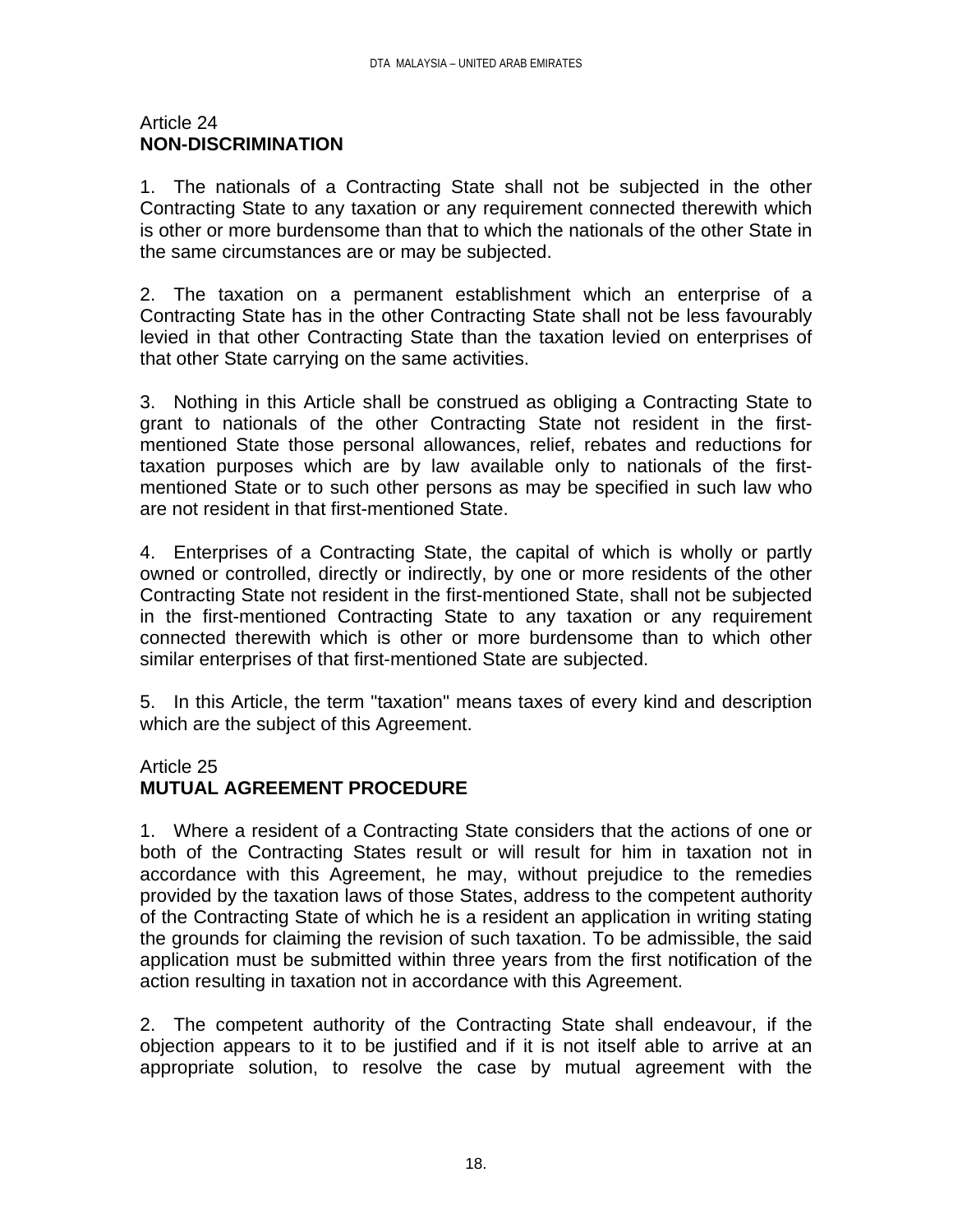competent authority of the other Contracting State, with a view to the avoidance of taxation which is not in accordance with the Agreement.

3. The competent authorities of the Contracting States shall endeavour to resolve by mutual Agreement any difficulties or doubts arising as to the interpretation or application of this Agreement. They may also consult together for the elimination of double taxation in cases not provided for in this Agreement.

4. The competent authorities of the Contracting States may, when necessary, communicate with each other directly for the purpose of applying this Agreement and reaching an agreement in the sense of the preceding paragraphs.

### Article 26 **EXCHANGE OF INFORMATION**

1. The competent authorities of the Contracting States shall exchange such information as is necessary for the carrying out of the provisions of this Agreement. Any information so exchanged by a Contracting State shall be treated as secret in the same manner as information obtained under the domestic laws of that State and shall be disclosed only to persons or authorities (including courts and administrative bodies) involved in the assessment or collection of, the enforcement or prosecution in respect of, or the determination of appeals in relation to, the taxes covered by this Agreement. Such persons or authorities shall use the information only for such purposes.

2. In no case shall the provisions of paragraph 1 be construed so as to impose on one of the Contracting State the obligations:

- (a) to carry out administrative measures at variance with the laws or the administrative practice of that or of the other Contracting State;
- (b) to supply information which is not obtainable under the laws or in the normal course of the administration of that or of the other Contracting State;
- (c) to supply information which would disclose any industrial, commercial or professional secret or trade process, or information the disclosure of which would be contrary to public policy or public order.

## Article 27 **DIPLOMATIC AND CONSULAR OFFICERS**

The provisions of this Agreement shall not affect the fiscal privileges of members of diplomatic or consular mission under the general rules of international law or under the provisions of special agreements.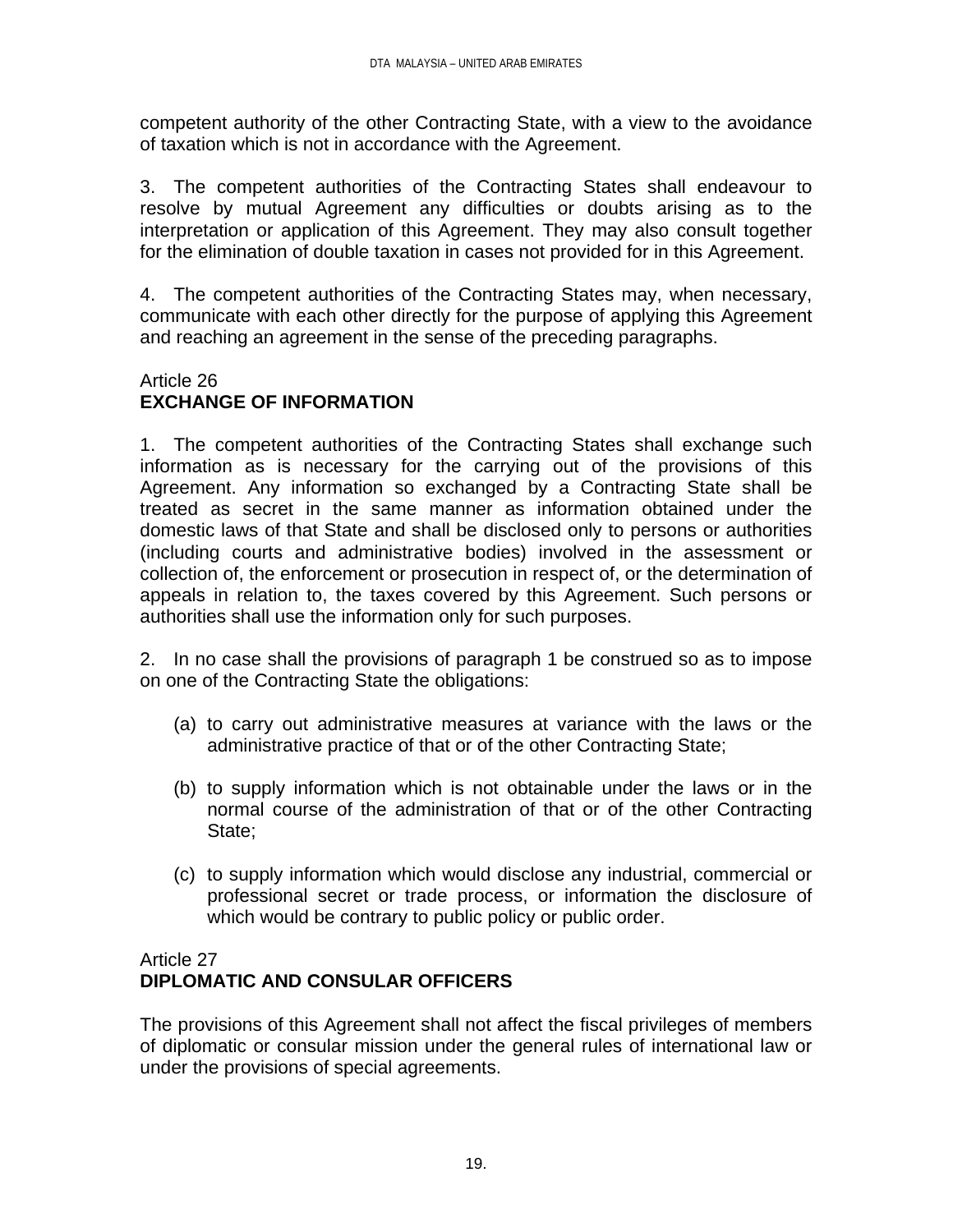### Article 28 **ENTRY INTO FORCE**

1. The Governments of the Contracting States shall notify each other that the domestic laws requirements for the entry into force of this Agreement have been complied with.

2. This Agreement shall enter into force thirty days after the date of the notifications referred to in paragraph 1 of this Article and its provisions shall have effect:

- (a) in respect of tax withheld or deducted at source on income paid to nonresidents, on or after 1st day of January in the calendar year in which the Agreement enters into force;
- (b) in all other cases in respect of tax for the taxation year or year of assessment beginning on the 1st day of January in the calendar year following that in which the Agreement enters into force.

### Article 29 **TERMINATION**

This Agreement shall continue in effect unless either of the Contracting States delivers a written notification through diplomatic channel of its desire to terminate this Agreement; such a written notification may be given on or before the 30th of June in any calendar year beginning after the expiration of a period of five years from the date of its entry into force. In such event this Agreement shall cease to have effect:

- (a) in respect of tax withheld or deducted at source on income paid to nonresidents, on or after the 1st day of January in the calendar year immediately following that in which the notice of termination is given;
- (b) in all other cases, in respect of tax for the taxation year or year of assessment beginning on the 1st day of January of the second calendar year immediately following that in which the notice of termination is given.

In WITNESS whereof the undersigned, duly authorised thereto, by their respective Governments, have signed this Agreement.

Done at Kuala Lumpur this Tuesday 28 November 1995 in duplicate each in the Arabic language, Bahasa Malaysia and the English language, the three texts being equally authoritative. In case there is any divergence of interpretation of the provisions of this Agreement the English text shall prevail.